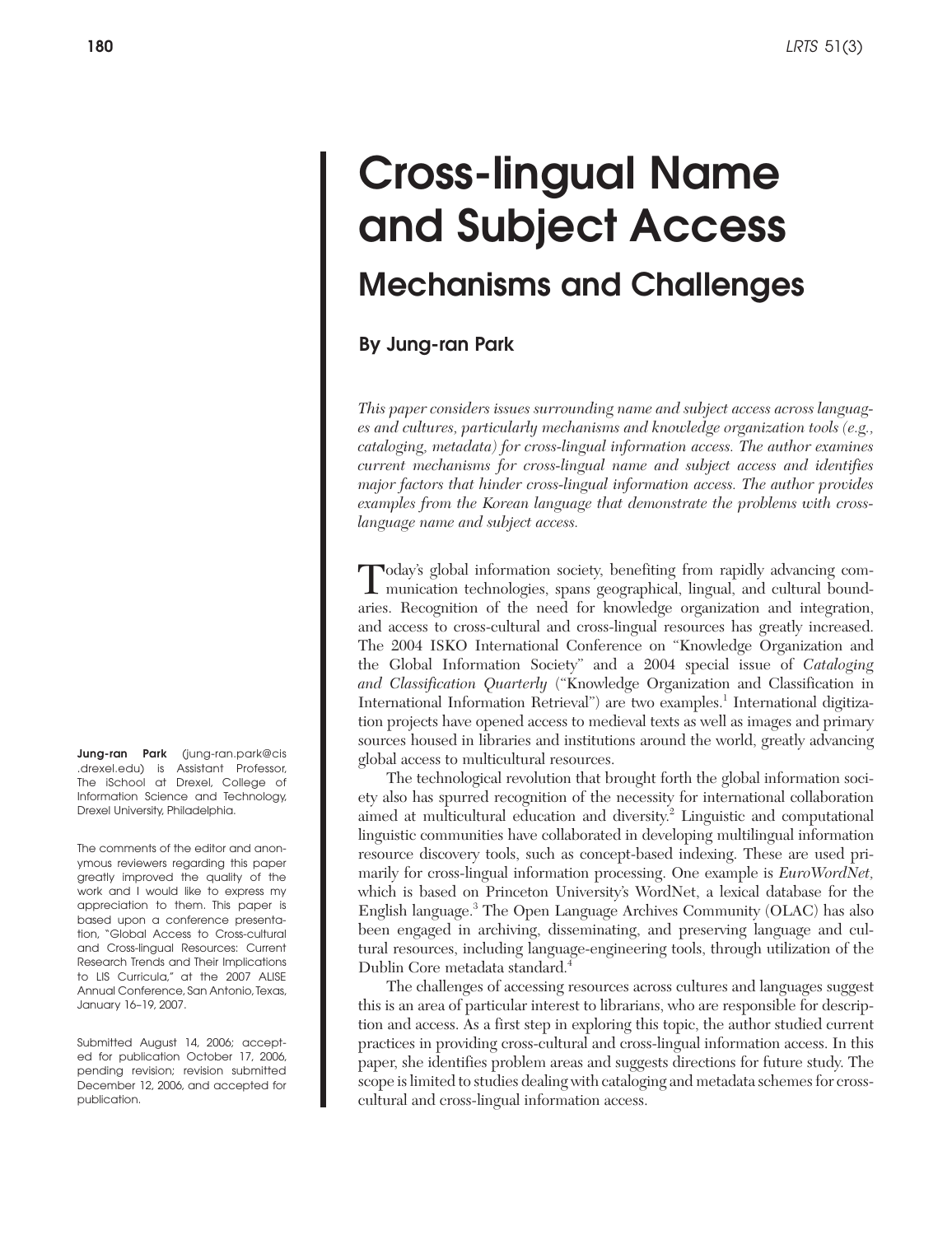# Approaches to Cross-lingual Information Access

The development of cross-lingual thesauri, subject heading lists, and name authorities, as well as the translation of the Dublin Core (DC) metadata scheme into many different languages, is ongoing. In addition to the activities of the DC Metadata Initiative for developing multilingual DC metadata, various approaches to building cross-lingual knowledge organization schemes have been developed with an eye to better access to multicultural and multilingual resources.<sup>5</sup>

Language engineering and linguistics communities have developed lexical tools for cross-lingual resource discovery; these include machine translation, ontology, information extraction, text summarization, and speech processing. Multilingual information resource discovery tools such as concept-based ontology (e.g., EuroWordNet and Global WordNet Association) also have been developed.<sup>6</sup> OLAC has been engaged in archiving, disseminating, and preserving language-culture related resources by developing the OLAC Metadata standard, which defines the format used for the interchange of metadata within the framework of the Open Archives Initiative (OAI).<sup>7</sup> The metadata set is based on the complete set of DC metadata terms, but the format allows for the use of extensions to express community-specific qualifiers.

In library communities, cataloging and metadata standards have been internationalized. Cross-lingual subject access via conceptual mapping of Library of Congress Subject Headings (LCSH) and cross-lingual name access through cross-linking of Library of Congress (LC) name authorities have been undertaken. The following sections present a literature review and identify the challenges inherent in transliteration and word segmentation in nonroman scripts, with particular attention to Korean. Challenges in building subject heading and name authority files for crosslingual information access also are discussed.

# Cross-lingual Subject Access: Conceptual Mapping Mechanisms

Heiner-Freiling reported the results of a survey of national libraries on subject headings conducted under the auspices of the International Federation of Library Associations and Institutions (IFLA).8 According to the survey data, LCSH is predominantly used in twenty-four national libraries of English-speaking countries; in addition, a translated or modified version of LCSH is being used in twelve other countries. Several authors have written on the problems caused by translated subject headings across languages and cultures.<sup>9</sup>

Subject headings of Korean collections in North American libraries are based largely on LCSH, a translation from the source language (i.e., Korean) into LCSH in English. This author presented an earlier analysis of the problems in subject headings translated between English and Korean.<sup>10</sup> Problems that occur in translated subject headings likewise can be expected to occur in any metadata mapping process between the two languages.<sup>11</sup>

The concepts of LCSH are formulated into various syntactic forms—single noun, compound noun, noun phrase, and inverted phrase. The concept of a heading can be expressed in several different forms, leading to potential complexities and inconsistencies. Partially due to the multiple morpho-syntactic forms used in expressing the same concept, cataloger inconsistencies exist even when working with a single language, such as the assignment of subject headings in English by an English-speaking cataloger to works in the English language. The translation process between two languages only exacerbates such inconsistencies.

Korean subject cataloging suffers from the inevitable drawbacks of assigning Korean concepts by employing English subject headings. The conceptual mismatch and difficulties of translation from one language to another are largely due to different linguistic structures and socio-cultural norms. In the case of English and Korean, these structural differences are considerable, unlike between English and Spanish, because English and Korean are unrelated languages. For example, Korean is an agglutinative language in which functional particles, such as case markers and functional affixes, are attached onto the content words as grammatical operators. On the other hand, English and Spanish lack such characteristics. Instead, they are heavily dependent on word order to designate grammatical function. The manner of conveying a semantic concept may be manifested differently in Korean and English language users. Such differences in conceptual manifestation are greatly increased in the process of translation.

The following example of a translated subject heading exemplifies these problems. The romanized Korean compound phrase *Hanguk mal* could be translated as:

*A Korea language/The Korean language The language of Korea/language of Korea Korea and a language/Korea and languages*

The Korean heading may be translated into English with various forms. Major differences among these possible headings include the following: the prepositional phrase *The language of Korea* and the conjunctional phrase *Korea and languages* show indefinite and definite article variants (a versus the) and inflectional variants (language versus languages). Written Korean employs grammatical devices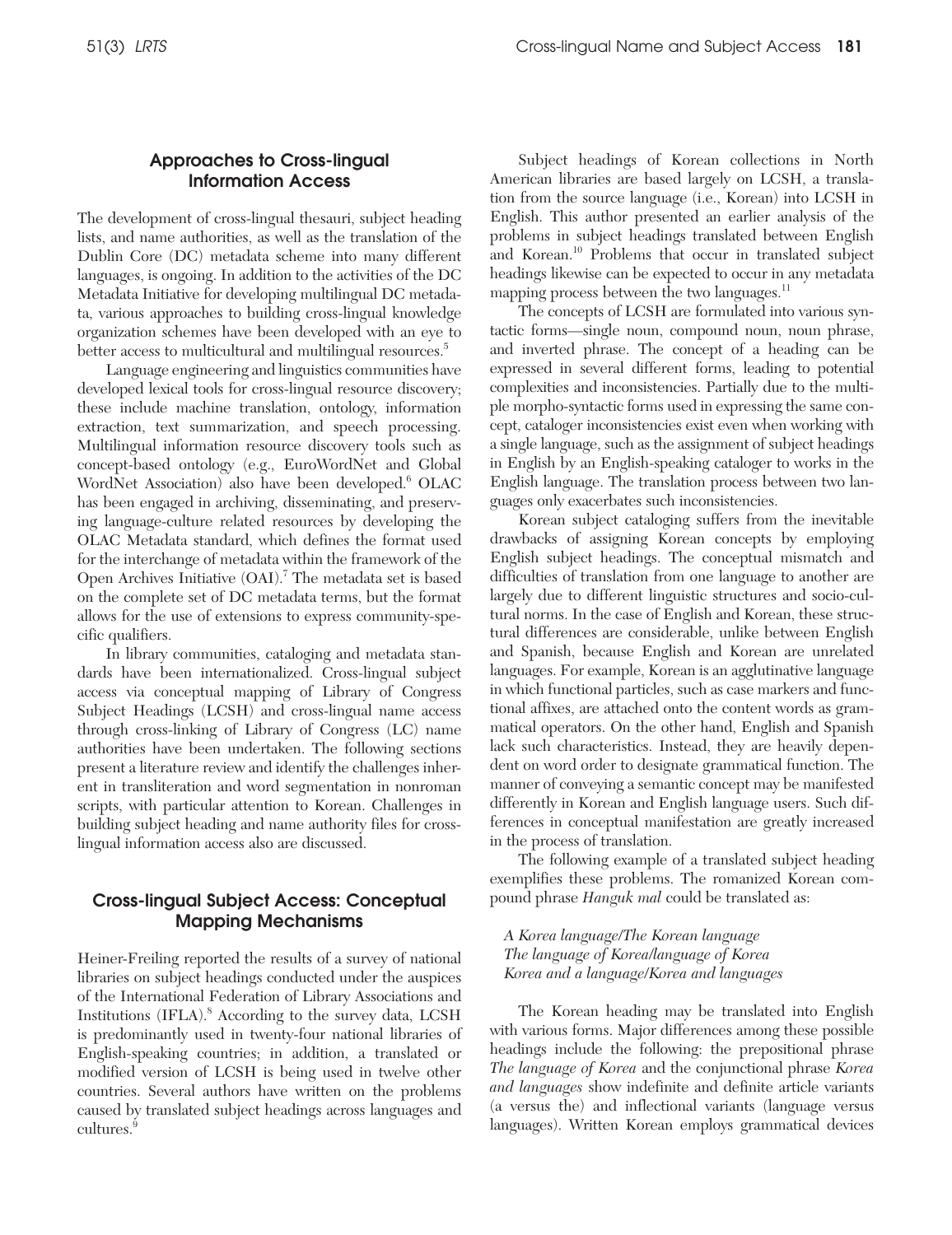such as particles (e.g., case markers denoting subject and object) and suffixes. These can be omitted in the spoken form without causing any communicational ambiguities. In the written language, as with *Hanguk mal* in the previous example, the omission of such functional words readily gives rise to ambiguity: *Hanguk ui mal* is translated as the prepositional phrase *The language of Korea*. On the other hand, *Hanguk kwa mal* is translated as *Korea and languages*. Thus, omission of the grammatical particles ui "of*"* and kwa "and" creates conceptual ambiguity.

Kwasnik and Rubin examined challenges in conceptual translation of classification schemes across languages and cultures.12 They assessed differences in kinship terms in fourteen languages, revelating the challenges and problems inherent in the process of translation of a classification system. As a framework for culturally sensitive classification translation, certain modifications to the classification system (adding or deleting terms or both) reflect individual linguistic and cultural characteristics and are inevitable. In the case of one-to-two mapping, creation of cross-references is a practical step forward in clarification. In a similar manner, the use of modifiers or scope notes in order to avoid conceptual ambiguity would be advisable.

## Multilingual Access to Subjects: Cross-linking Mechanisms

To date, the major project on multilingual subject headings has been Multilingual Access to Subjects (MACS), which aims at providing English, French, and German subject access in library catalogs through cross-linking techniques. Clavel-Merrin, MacEwan, and Landry reported on this project.13 The project has been conducted by European national libraries—the Swiss National Library, the Bibliothèque nationale de France, The British Library, and Die Deutsche Bibliothek—through international collaboration under the auspices of the Conference of European National Librarians.<sup>14</sup>

The cross-linking technique is based on conceptual mapping among the authorized headings of three subject lists: English—LCSH, French—RAMEAU (Répertoire d'autorité matiere encyclopédique et alphabétique unifié) and German—SWD/RSWK (Schlagwortnormdatei/Regeln für den Schlagwortkatalog). Through a manual cross-linking process, conceptually equivalent linking is established. If no equivalent concept exists across the three subject headings, the heading stands alone.

The project began with a subset of headings in the areas of theater and sports. The rationale for selecting those areas was to test universality and cultural variation. The area of sports would be expected to have a high conceptual correspondence across the three languages and the three subject heading lists because the area of sports is considered to be a less culture-bound domain; conversely, the area of theater reflects culture-specific terms and concepts and low correspondence across these subject headings would be expected.

As expected, cross-linking in the area of sports yielded a high degree of equivalence. MacEwan reported that when comparing terms in a sample of 278 sports subject headings, 86 percent of headings matched across all three subject headings lists, 8 percent of headings matched across two lists, and 6 percent of headings were unmatched.<sup>15</sup> In the more culture-bound domain of theater, the cross-linking match was much lower than in the less culture-bound domain of sports. MacEwan reported that, when comparing terms in a sample of 261 theater subject headings, 60 percent of headings matched across all three subject heading lists, 18 percent matched across two lists, and 22 percent of headings were unmatched.<sup>16</sup>

A concept realized as a word in one language can be equivalent to a linguistic morpheme (the smallest unit of meaning in oral and written language), word, phrase, or clause in other languages. Thus, syntactic variations are expected to hinder the mapping process. MacEwan gave an example of the challenge seen in creating a conceptual linking system across three subject headings (English, French, and German) in the following: "*Track athletics*—*Coaches* in LCSH matches with *Leichtathletiktrainer* in the SWD, but in RAMEAU it is only matched by adding a subdivision to the authority record at the point of indexing a document: *Athletisme-Entraineurs.*" 17 To alleviate mapping problems caused by such syntactic variations, links between headings and strings are allowed. In addition, the creation of new headings is allowed to create a conceptual mapping between the subject heading lists, as long as there is literary warrant in the catalog of the user institution.

## Conceptual Mismatch between Target and Source Languages

The conceptual mapping process is analogous to translating two or more different languages. Figure 1 illustrates some possible conceptual mismatches in the process of semantic mapping between two languages. Precise and equivalent mapping between two languages in translation does not exist. The first and second diagrams in figure 1 illustrate the necessity for strategies to deal with inexact equivalence in the case of one-to-many and many-to-one mapping. In the case of no conceptual equivalence, shown in the third diagram, the general concept in the target language might serve as an alternative for semantic mapping. However, due to the lack of specificity, the alternative general concept may not contain the original source concept, resulting in an unavoidable limitation in cross-linguistic situations.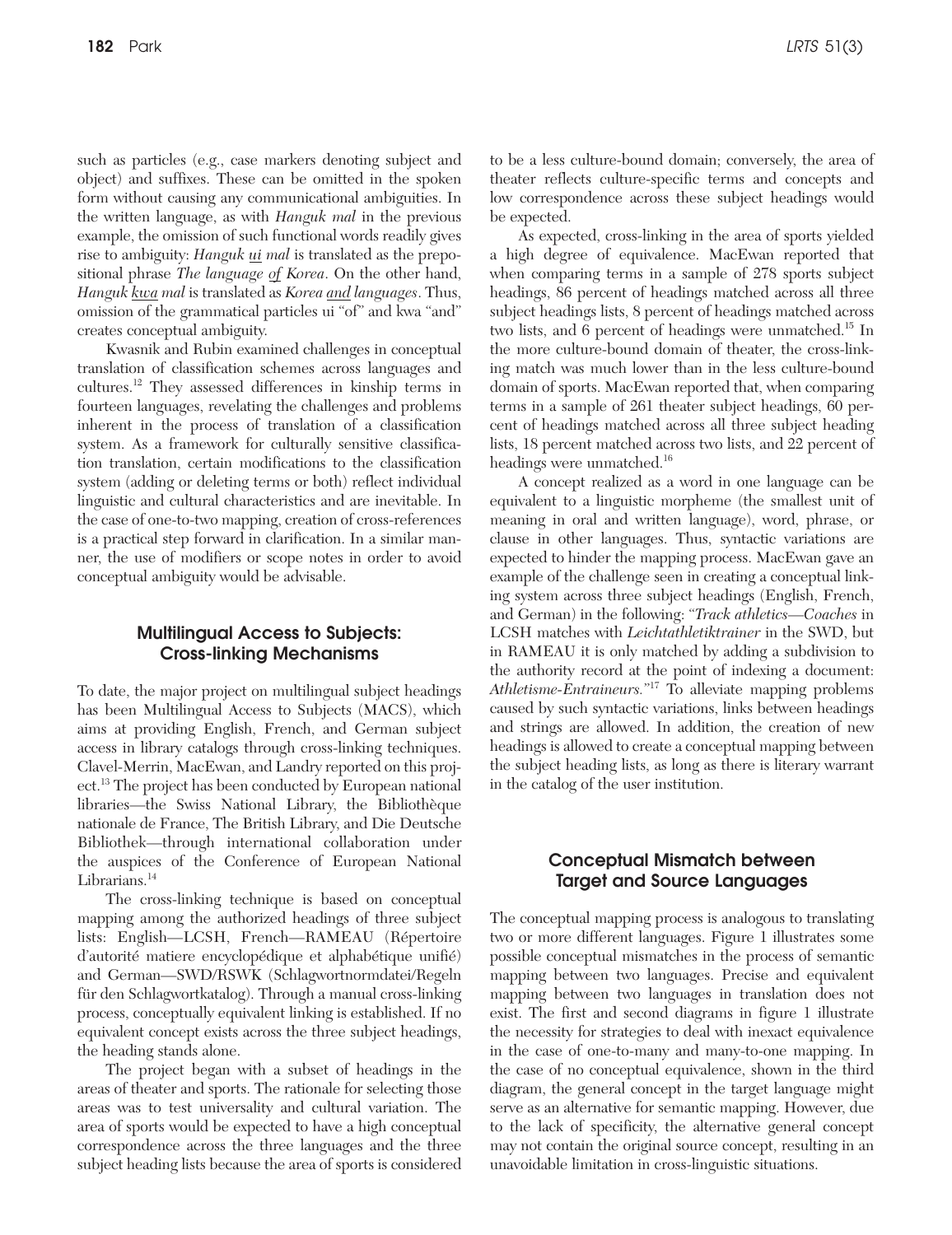Owing to the dramatically different language structures and cultural bases of Korean and English, translated subject headings involving these languages frequently are not equivalent to the concept of the original heading. The concept of the translated headings is either overly broad or the headings do not retain the original meaning. Thus, a more thorough analysis and understanding of the very different Korean and English language structures are needed to alleviate this inevitable difficulty.

The subject heading that follows, taken from a MARC record describing a Korean monograph, *pumasi,* illustrates the challenges faced in conveying the original concept in the process of mapping from the Korean concept of a word to LCSH.

| 650 0 | Interpersonal relations.               |
|-------|----------------------------------------|
| 651 0 | Kyonggi-do (Korea) \$x social life and |
|       | customs.                               |

The title of the book is *pumasi* (exchange of services/ labor) *wa* (and) *chong* (affection) *ui* (of) *ingan* (human) *kwangye* (relationship). The translation could be *The interpersonal relations of the exchange of labor and affection*. The word pumasi describes the social structure of Korea in the agricultural context. The pumasi is the system by which people effectively provide help to one another. People who are in need can obtain financial and other help from others for a short period without paying interest. They will return the pumasi on some other occasion when the people who gave help are themselves in need of help. This system was originally developed in a traditional agricultural society and then transferred into the urban society of modern Korea. The underlying concept of pumasi may be stated thus: *solidarity with affection in a community*.

LCSH does not have a heading that is equivalent to the pumasi system. This is because pumasi is a product of Korean culture. In order to denote the subject heading, then, a broad and general heading such as *social life and customs* would be employed for this monograph in the topical subdivision of the heading (i.e., 651). As can be seen, the translated subject heading in the above record loses the original concept of the Korean heading due to conceptual mismatch.

## Cross-lingual Name Access through Cross-linking Mechanisms

Two major projects on cross-lingual name access through the cross-linking mechanism utilizing roman script currently are employed. One is the Virtual International Authority File (VIAF), a joint project between LC and Die Deutsche Bibliothek, with OCLC's research support.18 VIAF is a



Figure 1. Conceptual equivalence

Source: Jung-ran Park, "Hindrances in Semantic Mapping among Metadata Schemes: A Linguistic Perspective," *Journal of Internet Cataloging* 5, no. 3 (2002): 74.

single personal name authority file that combines the name authority files of both institutions through the cross-linking mechanism.

In the VIAF project, the authority records from Die Deutsche Bibliothek are matched to the corresponding LC authority records through the cross-linking mechanism. Following this linking process, maintaining the authority files and providing user access to the files will be through the shared OAI servers. Upon the completion of the project, each user group in the United States or Germany will be able to view personal name records established by the other institution and view the personal name records of each user group's own language.

The other project dealing with roman script is Linking and Exploring Authority Files (LEAF), which was established in 2001 with the involvement of fifteen organizations utilizing eight languages.19 Clavel reported two principal challenges in establishing a cross-lingual authority file.<sup>20</sup> Both challenges are derived from linguistic variation and ambiguities across languages. First are language-specific features such as the order of components in compound names, location of particles, and numbering system for kings and popes. The second challenge concerns standardization of methods for disambiguation of homonyms. Natural lan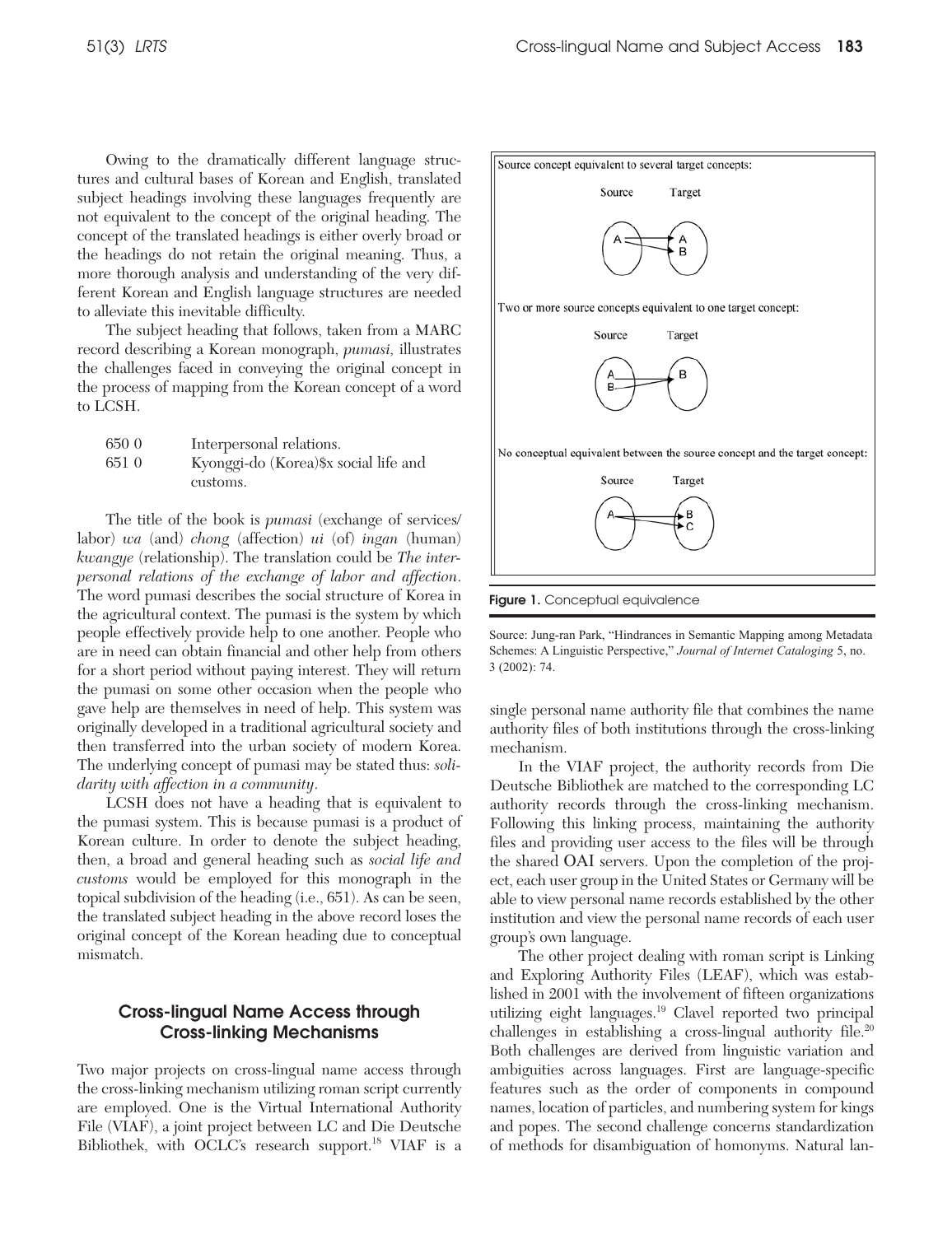guage is full of lexical ambiguities. For instance, homonymy creates ambiguity (e.g., bank [building] versus bank [river]). Homonyms have the same lexical form but manifest unrelated meanings that are arbitrarily developed. The *Anglo-American Cataloguing Rules,* 2nd edition (*AACR2*) chapters 22 through 26 present pragmatically constrained disambiguation techniques for the names of persons, corporate bodies, and places by differentiating contexts.<sup>21</sup> For example, to disambiguate identical names, birth or death dates (or both) are added (e.g., John Q. Smith [1904–1972] versus John Q. Smith [1905–]). In the case of ambiguous corporate body names, a qualifier is added—e.g., John Smith (firm). According to Clavel, the addition of academic and nobility titles is generally standardized for disambiguating homonyms.22 The specification of profession or activity, however, is much less standardized. Accordingly, this creates problems in cross-linking of authority files across languages.

Several authors have looked at nonroman scripts (particularly East Asian languages such as Korean, Japanese, and Chinese) and have found that transliteration causes crosslingual name access problems, because of the nature of the language.23 Names in the Korean, Chinese, and Japanese languages utilize Chinese ideographs owing to a common history; thus, variant forms of names are represented in these languages. For example, in the case of the Korean name, *Hangul (*Korean vernacular script*)*, Chinese ideograph and the transliterated form are all used.

When discussing Korean, one must take into account the differences in transliteration schemes between those based on phonetic structure and those based on morphemic structure. Differences in transliteration schemes are also applicable to other nonroman scripts.

For instance, LC's relatively recent adoption of the Pinyin transliteration scheme from the Wade-Giles scheme in transcribing Chinese language materials illustrates the complex issues surrounding the differences in transliteration schemes even involving the same language. Arsenault reported on an experiment in retrieval efficiency among monosyllabic Pinyin, polysyllabic Pinyin, and Wade-Giles while searching known item exact title and keywords in title.<sup>24</sup> The findings of the study demonstrate that the polysyllabic Pinyin system, which transcribes Chinese according to syntactic unit (i.e., word by word), significantly increases retrieval efficiency compared to monosyllabic Pinyin and Wade-Giles, which share the feature of transcribing Chinese morpheme by morpheme.

Naito presented a variety of ways of transcribing the same Japanese name, such as phonetic transcription in Hiragana and phonetic transcription in Katakana, transcription in simple form, and Chinese scripts.25 Table 1 (from Naito) illustrates this.

This author presented issues relating to the Korean transliteration scheme.<sup>26</sup> In South Korea, no unified transliteration scheme is used. Different transliteration schemes are employed in different sectors for varying uses. For example, libraries and publishing industries employ the McCune-Reischauer (MR) system in publication and bibliographic records.<sup>27</sup> The Yale system is uniformly used by linguists within Korea and abroad.28 Lastly, government documents, including street signs and road maps, employ the Ministry of Education system.<sup>29</sup>

The differences among these schemes reflect the linguistic representation of sound systems. The MR system and Ministry of Education system are based on the phonetic structure of Korean. Transliteration based on phonetic structure encodes words in the manner in which they are pronounced. For example, in English the word *two* is transcribed phonetically as [*tu*].

The Yale system is based on morphemic structure. Morphemic structure-based transliteration transcribes the base form of a word regardless of sound changes. Korean is a language that employs rich morpho-phonemic complexity. The base form of a word changes according to the adjacent sound environment. Most agglutinative languages, including Japanese, fall into this category. They are all very complicated morpho-phonemically. For example, the form of the Korean word *mul* (water) is changed into *muri* when the subject case particle *-i* is attached to it. Morphemic structure-based transliteration is not reflective of sound change as is the phonetic type of transliteration utilized in the MR scheme; instead, it reflects the base form.

The current cataloging system dealing with Korean materials employs the MR transliteration scheme. One of the major drawbacks of the use of the MR system is that it causes semantic loss. This is especially critical in the area of name access. Transliteration of words following the way in which they are pronounced has the potential of representing

Table 1. Japanese personal name

| 黒澤明                                     | Form he used                                                                          |  |
|-----------------------------------------|---------------------------------------------------------------------------------------|--|
| 黒沢明                                     | Simplified character of "澤"                                                           |  |
| くろさわ あきら                                | Phonetic description in<br>Hiragana                                                   |  |
| クロサワ アキラ                                | Phonetic description in<br>Katakana                                                   |  |
| クロサワ アキラ                                | Phonetic description in<br>Katakana by computer half-<br>width character still in use |  |
| Kurosawa Akira<br><b>KUROSAWA Akira</b> | Romanized form<br>Family name + Given name                                            |  |
| Akira Kurosawa<br>Akira KUROSAWA        | English form (?)<br>Given name + Family name                                          |  |

Source: Eisuke Naito, "Names of The Far East: Japanese, Chinese and Korean Authority Control," *Cataloging & Classification Quarterly* 38, no. 3 (2004): 257.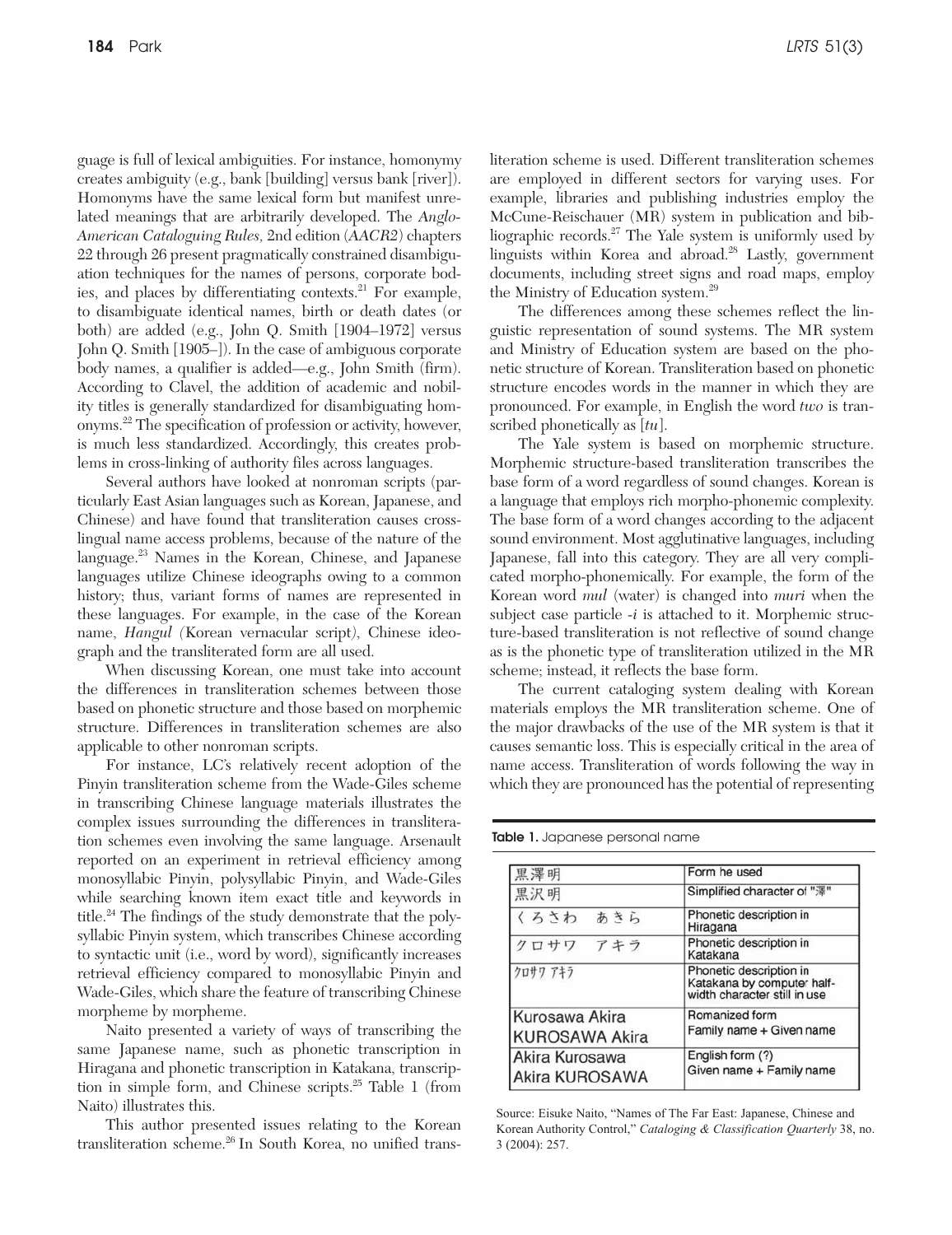a name ambiguously. For example, the Korean name *Kim Sok-min* becomes *Kim Song-min* according to the MR system. With author names transliterated according to the MR system, ambiguity becomes almost inevitable. The linguist Ramsey noted that "This information loss becomes especially critical when all cataloging work is done by computer, and so it is perhaps time to give some thought as to how appropriate McCune-Reischauer is in cases where precise data processing is required."30

The MR system, based as it is on phonetic structure, does not disambiguate different meanings of homographs (i.e., same words but different meanings), one of the primary causes of semantic ambiguity. This phenomenon can be illustrated by an example in English: *two, to, too*. If these three lexical items are transcribed according to the pronunciation [*tu*], the resulting semantic ambiguity can be clearly seen. This happens frequently with the MR scheme. Such ambiguities inevitably cause significant impediments in the process of information retrieval.

In addition, the MR system results in variations in the creation of bibliographic records. When catalogers transcribe words according to pronunciation, they can create inconsistent and arbitrary records. This is based on the fact that the pronunciation of words can vary according to speech style. If a cataloger pronounces a word or phrase using careful speech style, the resulting transcription would be different from that of a transcription based on casual speech style. The creation of differing bibliographic records is thus entirely possible, either by the same cataloger or different catalogers transcribing identical material.

The following bibliographic record illustrates this problem.

| $100\;1$ | Kim, Young-un, \$1927-                 |
|----------|----------------------------------------|
| 245 10   | Ceh-2 k^onggungnon : \$bkungmin        |
|          | kukka ^ui wans^ong ^ul wihay^o         |
|          | /\$cKim Yong-un.                       |
| 246 3    | Ch"io"an.                              |
| 260      | S^oul T"^ukpy^olsi :\$Chisik San^opsa, |
|          | \$c1998.                               |

The portion of the title field (245) in bold, *k^onggungnon,* reflects the casual speech style. If the cataloger who created this record had pronounced it using careful speech, the final consonant of the first syllable (i.e., *kon*) remains as a nasal sound, as indicated in bold: *k^ongungnon*, as opposed to *k^onggungnon*. In casual speech, however, the nasal sound [*n*] becomes assimilated into the following velar sound [*ng*].

The MR transliteration scheme contains inherent inconsistencies that can have a significant impact on information organization and retrieval. Semantic ambiguity, inconsistency, and semantic loss are critical issues hindering information retrieval and sharing bibliographic records. Consequently, the goals of bibliographic control are not achieved.

#### Problems of Word Segmentation

Difficulty in word segmentation occurs in agglutinative languages such as Japanese and Korean because of their inherent morpho-syntactic flexibility. Agglutinative languages allow functional particles such as case markers and inflectional affixes to be attached onto the content words as grammatical operators. For example, the word *muli* [water + subjective case affix] is composed of the content word (i.e., *mul*: water) and the functional affix (i.e., *i*: subjective case marker). This creates flexible word segmentation between functional and content words. Such flexibility of word segmentation in Korean creates inconsistent and arbitrary practice in word division; such inconsistency can be found in even the most authoritative Korean dictionaries. According to Yi Sung-u, word segmentation errors appear in 29 percent of Korean standard books in the school system.31 This highlights the difficulty in conducting word segmentation in the written Korean form.

Arbitrary word segmentation does not cause communication problems in everyday language use, since communicative ambiguities stemming from inconsistent word segmentation can be resolved through contextual cues. However, such flexibility in word segmentation is a critical factor in hindering information sharing and discovery in the digital environment, which does not provide contextual cues.

The Library of Congress *ALA-LC Romanization Tables*  provides rules specifying word segmentation and offer four basic underlying principles.32 The first basic principle is "Each word or lexical unit (including particles) is to be separated from other words." <sup>33</sup> The following Korean bibliographic record illustrates this principle.

| 245 00 | Y^oksa sok ^ui in'gan kwa chis^ong         |
|--------|--------------------------------------------|
|        | <b>^ul t"amgu handa /\$c Kim Chae-yong</b> |
|        | $\ldots$ [ et al.] p"y^on.                 |
| 250    | Che l-p"an.                                |
| 260    | S^oul:\$bHan'gilsa,\$c1998.                |

The title field (245) can be segmented in the following way: *Yoksa^ sok^ ui^ in'gan^ kwa^ chisong^ ul^ t"amgu^ handa*. The segmentation is denoted by the mark ^, designating a total of eight word divisions. This principle follows one of the suggestions presented at the 1981 workshop conference on Korean transliteration, held at the University of Hawaii under the auspices of the Korean Studies Center, and reported by Austerlitz.<sup>34</sup> The main aim of the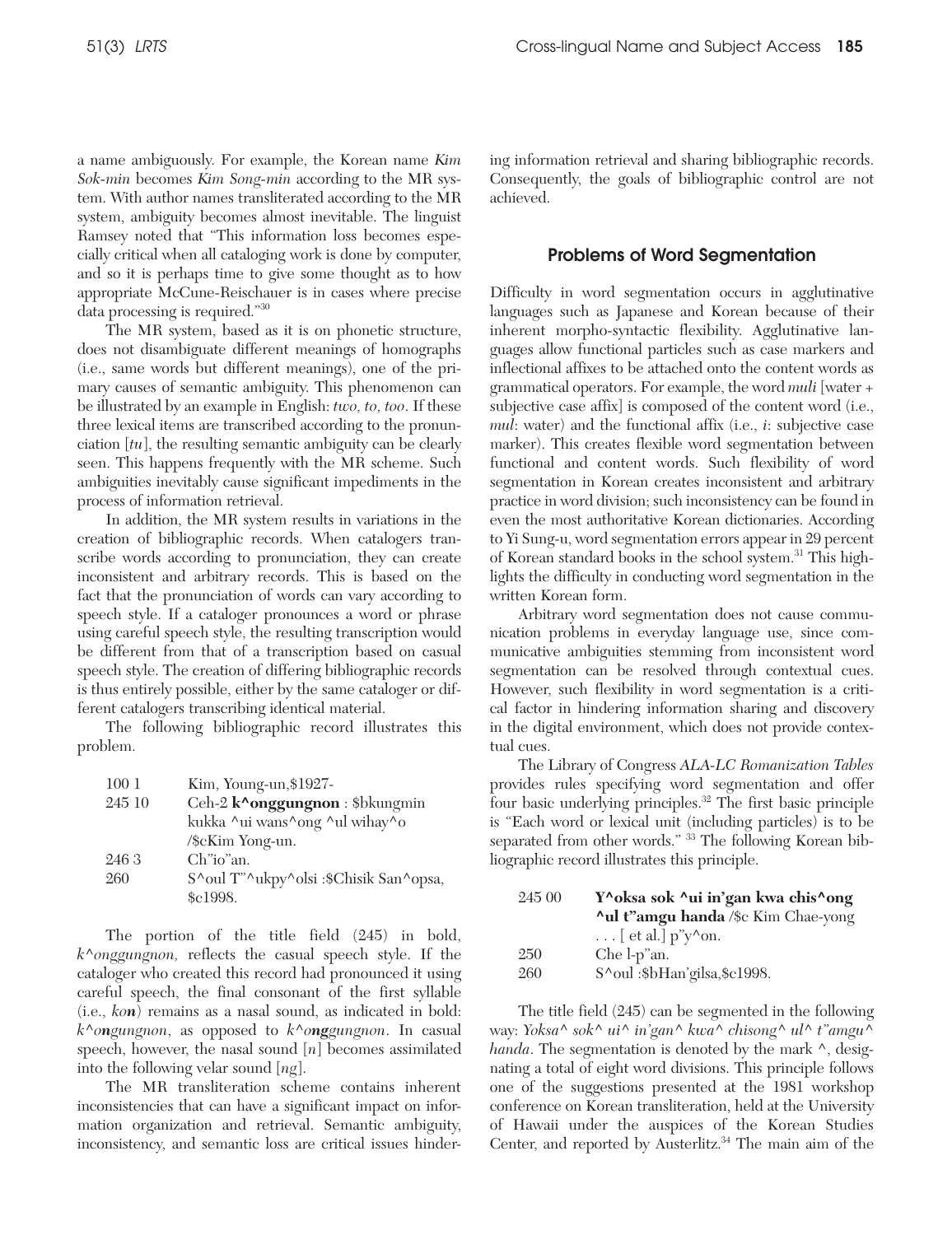conference was to examine the Korean transliteration system (i.e., MR system) to produce consistent guidelines for transliterating Korean language.

This principle creates problems when users search a bibliographic record because word division following the LC principle is not utilized by Korean users; it is contrary to conventional practices of the language. The previous example title consists of only three word divisions in the Korean written form: *Yoksasokui^ in'gankwa^ chisongul^ t"amguhanda.* Moreover, this rule presents another intrinsic difficulty. It applies only to case particles of a noun phrase, not to affixes of verb phrases. Thus, the word division principle is not applied to entire units of the sentence.

The MR transliteration scheme based on phonetic structure has critical drawbacks because it causes semantic loss, semantic ambiguity, and cataloging inconsistency. A transliteration scheme based on morphemic principles has substantial merit because it significantly contributes to resolving semantic ambiguity and inconsistency. One of the principal advantages of basing transliteration on morphemic principles is that the need for diacritical symbols also is substantially reduced, in contrast to a transliteration scheme based on phonetic principles, which increases the employment of diacritical symbols.

Word segmentation in agglutinative languages is very flexible. Even though guidelines and rules for word division exist, inconsistent and arbitrary practices are inevitable. An automatic parser of word segmentation based on linguistic principles is critically needed to ensure consistency of bibliographic records.

## Linguistic Universality and Relativity across Language Structures

Impediments to enhancing access to cross-cultural and cross-lingual resources are largely derived from the complexities and variation of linguistic structures across languages. Linguistic and cultural approaches in developing cross-lingual and cross-cultural knowledge organization systems are critically needed.

The facility of natural language, in all its complexity, variability, and richness, is the defining aspect of humanity. This very complexity of expression and richness of lexicalization and linguistic structures becomes problematic in the electronic environment of information retrieval. Even though natural language possesses some characteristics that are independent of a specific language, many more language-specific characteristics exist. Such language-specific characteristics demonstrate that the structure of language is so closely intertwined with its source culture and society that it is inseparable from it. Natural language is not just mere arrangements of words, but the mirror of culture.

Combinations and arrangements of words do not reflect specific cultural and pragmatic meanings that are inherent characteristics in any given language structure.

Language-specific variations and differences in lexicalization patterns can be found easily in everyday language uses such as naming conventions, kinship terms, address forms, numbering systems, color terms, and names for body parts. For example, in Anglo-American society, building designations (e.g., *LeBow* College of Business), brand names (e.g., *Ford*), and even common reference nouns (e.g., *maverick, boycott, lynch*) originating from family names or titles are common. Conversely, this phenomenon is nonexistent in Korean language and society. Thus, one can say that this English-specific naming convention manifests the cultural trait of Anglo-American society.

Collectivist-oriented cultural and social norms, based on hierarchical structure, are closely reflected in the Korean language. This can be especially seen in the sophisticated honorific system and in the employment of various linguistic devices, such as lexical items existing in both plain and honorific form (e.g., *na/cho* [plain/honorific form] 'I', *nai/yonsey* [plain/honorific form] 'age', *chada/chumusida* [plain/honorific form] 'sleep: verb), to name a few. It is also seen in syntactic structures (e.g., honorific agreement in subject/object, predicate, and case markers). Such variant lexical forms are merely one illustration of a synonymy phenomenon that is not found in English, as shown in table 2.

# The Need to Develop Interoperable Guidelines for Cross-linking Names and Subjects and Conceptual Mapping

A critical need for the development of common guidelines for cross-linking of names (e.g., person, place, corporate body) across languages exists. Development of such interoperable cross-linking guidelines should be guided by the examination of morpho-syntactic variations across language structures, especially for the structures of names.

Word segmentation and transliteration schemes dealing with nonroman scripts also play a part in limiting access to cross-lingual and cross-cultural resources. Standardization of such transliteration schemes and development of mechanisms geared toward consistent word segmentation also are critically needed. Specifically, reexamination of transliteration schemes and development and application of a morphosyntactic parser based on linguistic principles for automatic word segmentation are vital conditions for cross-lingual information access.

Development of knowledge organization schemes for cross-lingual subject access also is hindered by the lack of common conceptual mapping criteria that are interoperable across languages and cultures. Semantic mapping, involv-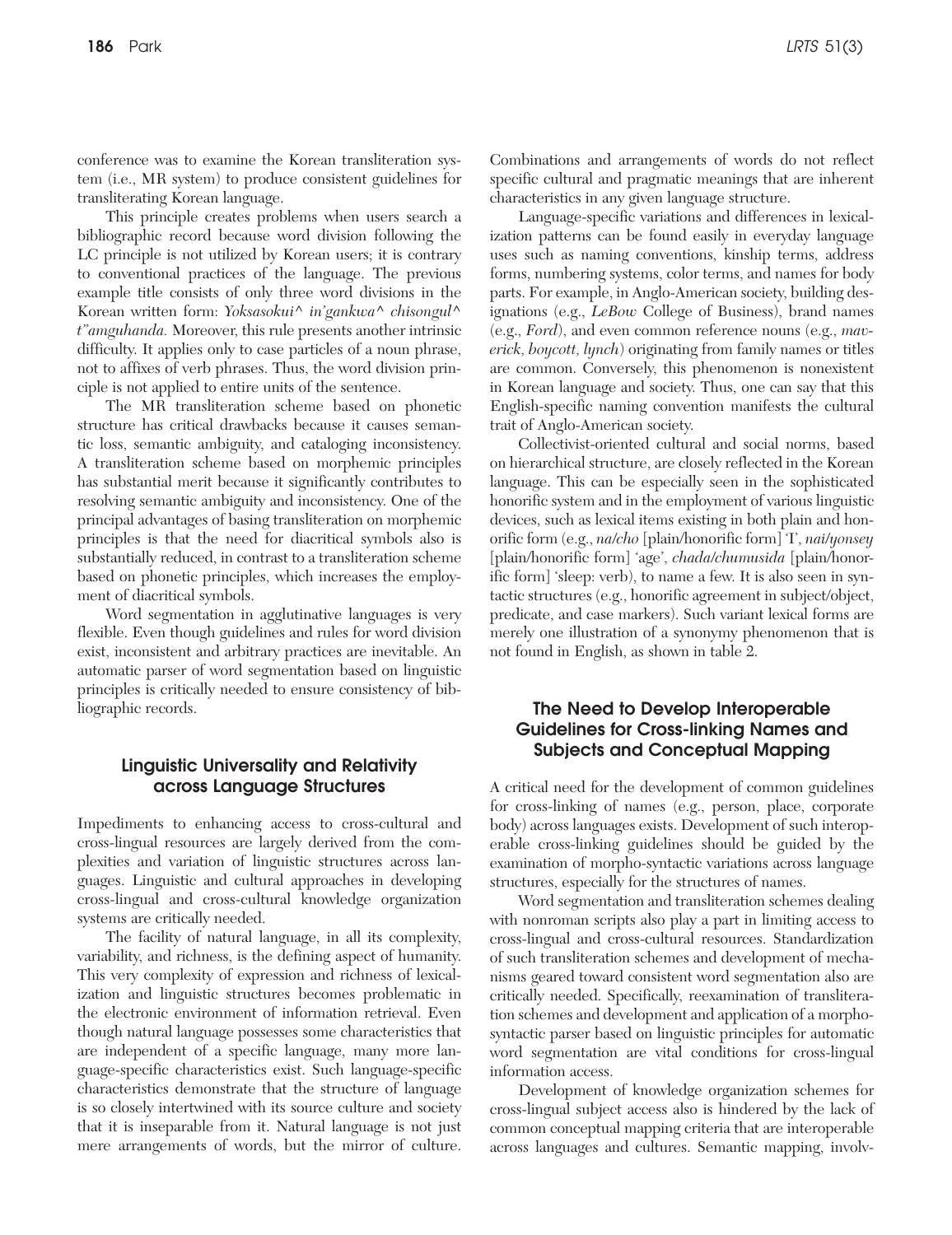| <b>Table 2.</b> Korean lexical honorific system |            |                |  |  |  |
|-------------------------------------------------|------------|----------------|--|--|--|
| <b>English equivalent</b>                       | Plain form | Honorific form |  |  |  |
| <i>age</i> : noun                               | nai        | vonse          |  |  |  |
| <i>house</i> : noun                             | chip       | taek           |  |  |  |
| <i>sleep</i> : verb                             | chada      | chumusida      |  |  |  |
| <i>eat</i> : verb                               | mokta      | tusida         |  |  |  |

Source: Jung-ran Park, "Hindrances in Semantic Mapping among Metadata Schemes: A Linguistic Perspective," *Journal of Internet Cataloging* 5, no. 3 (2002): 63.

ing metadata and subject heading lists across languages, is one of the most critical issues in resource discovery and information exchange. Without achieving interoperability of semantic mapping, application of cross-lingual knowledge organization tools for the retrieval of networked resources will be significantly hindered. In order to develop interoperable conceptual mapping guidelines across languages and cultures, identification of lexicalization patterns based on semantic, syntactic, and pragmatic linguistic analysis is critically needed.

Cross-linguistic differences result in conceptual and lexical gaps and overlaps between target and source languages that present themselves during the mapping process. Conceptual mapping between languages presents a variety of lexical gaps and overlaps including inexact equivalence, partial equivalence, nonequivalence, and single-to-multiple equivalence. Culture-specific language characteristics suggest that, in order to overcome problems in the development of cross-lingual knowledge organization tools (e.g., subject headings, thesauri, metadata) and to ensure interoperability among these tools cross-linguistically, languagespecific characteristics must be taken into account.

#### Conclusion

Complexities and variations of linguistic structures across languages and cultures have a significant effect on name and subject access across languages. Thus, study of linguistic and cultural approaches to developing cross-lingual and cross-cultural knowledge organization systems is critically needed. The major research gaps in current literature concern addressing issues in relation to developing interoperable guidelines for cross-linking of names and developing common conceptual mapping criteria that are interoperable across languages and cultures for cross-lingual subject access.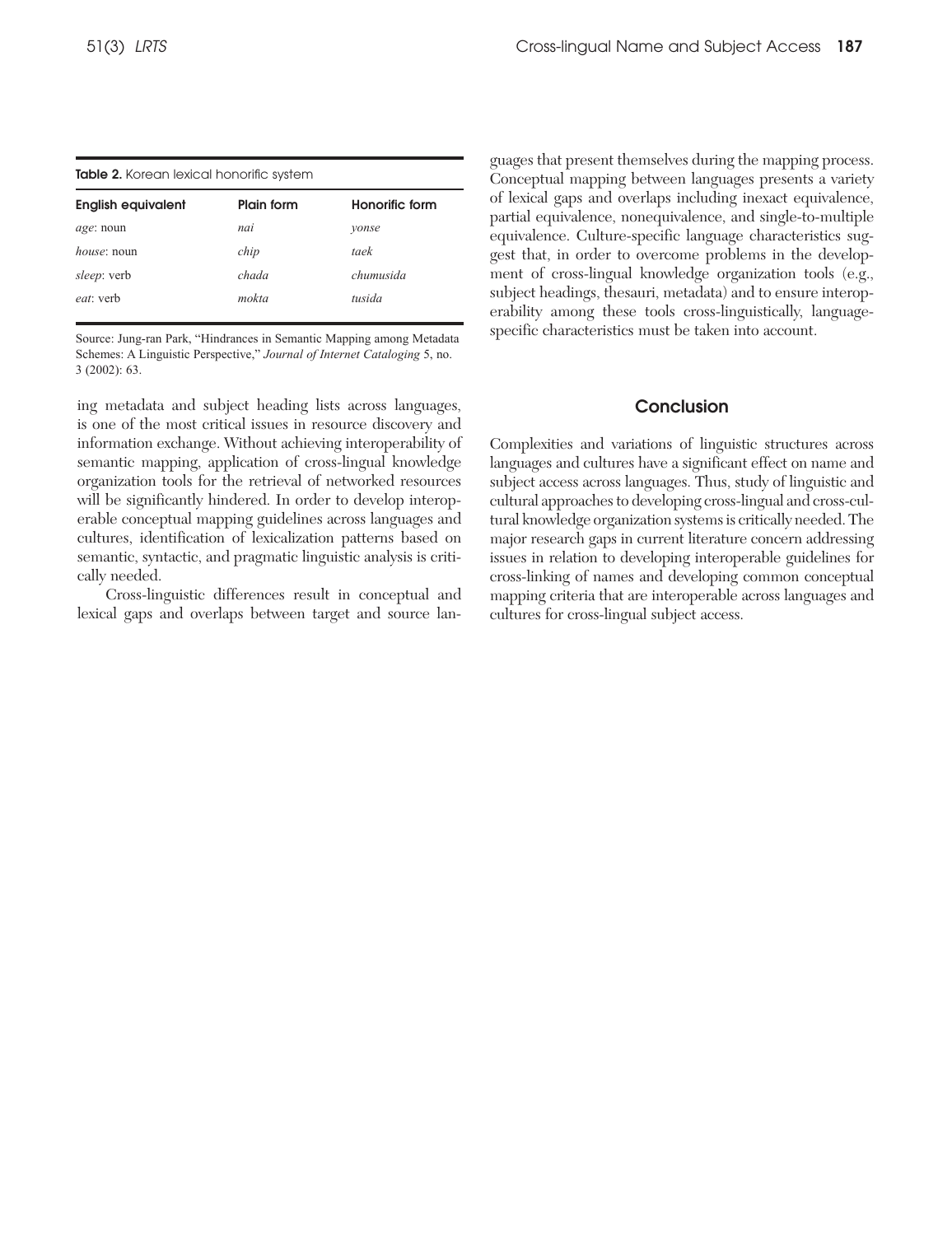This underlies the necessity of future studies in morphosyntactic variation across languages for cross-lingual name access and an examination of lexicalization patterns based on semantic, syntactic, and pragmatic linguistic analysis for cross-lingual subject access. Drawbacks in word segmentation and transliteration schemes dealing with nonroman languages also call for reexamination of transliteration schemes and for the development of a morpho-syntactic parser for automatic word segmentation.

#### References

- 1. International Society for Knowledge Organization, "Knowledge Organization and the Global Information Society," 8th International IKSO Conference. www.ucl.ac.uk/isko2004/ index.htm (accessed Aug. 4, 2006); J. Williamson and Clare Beghtol, eds., "Knowledge Organization and Classification in International Information Retrieval," *Cataloging & Classification Quarterly*, 37 no. 1/2 (2003); Alvaro Quijano-Solis, Pilar Maria Moreno-Jimenex, and Reynaldo Figueroa-Servin, "Automated Authority Files of Spanish-Language Subject Headings," *Cataloging & Classification Quarterly*  29, no. 1/2 (2000): 209–23; Reynaldo D. Figueroa-Servin and Berta Enciso, "Subject Authority Control at El Colegio de Mexico's Library: The Whats and Hows of a Project," *Cataloging & Classification Quarterly* 32, no. 1 (2001): 65–80; Jung-ran Park, "Hindrances in Semantic Mapping among Metadata Schemes: A Linguistic Perspective," *Journal of Internet Cataloging* 5, no. 3 (2002): 59–79; Barbara H. Kwasnik and Victoria L. Rubin, "Stretching Conceptual Structures in Classifications across Languages and Cultures," *Cataloging & Classification Quarterly* 37, no. 1/2 (2003): 33– 47; Zahiruddin Khurshid, "Arabic Script Materials: Cataloging Issues and Problems," *Cataloging & Classification Quarterly* 34, no. 4 (2002): 67–77; Annarita Sanso, "Ancient Italian State: An Authority List Project," *Cataloging & Classification Quarterly* 39, no. 1/2 (2004): 577–84.
- 2. John Agada and Brenda Hough, "The Emporia-Nigeria Project: Building Global Partnerships to Support Development of Civil Society in Nigeria," unpublished paper presented at the 2005 ALISE Annual Conference, Jan. 11–14, 2005, Boston; Sergio Chaparro-Univazo, "Some Issues on LIS Education and Collaboration in Latin America," paper presented at the 2005 ALISE Annual Conference, Jan. 11–14, 2005, Boston. http:// dlist.sir.arizona.edu/701 (accessed Mar. 24, 2006); Bharat Mehra, "Cross-Cultural Perspective of International Doctoral Students: 'Two-way' Learning to Further Internationalization in LIS Education," unpublished paper presented at the 2005 ALISE Annual Conference, Jan. 11–14, 2005, Boston.
- 3. Cognitive Science Laboratory, Wordnet: A Lexical Database for the English Language. http://wordnet.princeton.edu (accessed Dec. 1, 2006); EuroWordNet. www.illc.uva.nl/ EuroWordNet (accessed Dec. 1, 2006).
- 4. Christiane Fellbaum, ed., *WordNet: An Electronic Lexical Database* (Cambridge: MIT Pr., 1998); George A. Miller et al., "Introduction to WordNet: An On-Line Lexical Database," *International Journal of Lexicography* 3, no. 4 (1990): 235–44;

Eduard Hovy et al. *Multilingual Information Management: Current Levels and Future Abilities.* A report commissioned by the U.S. National Science Foundation and also delivered to the European Commission's Language Engineering Office and the U.S. Defense Advanced Research Projects Agency, Apr. 1999. www-2.cs.cmu.edu/~ref/mlim/index .shtml (accessed Aug. 4, 2006); Piek Vossen, "EuroWordNet: Building a Multilingual Database with Wordnets for European Languages," *ELRA Newsletter* 3, no. 1 (1998): 7–10.

- 5. Jung-ran Park, "Language-Related Open Archives: Impact on Scholarly Communities and Academic Librarianship," *E-JASL: The Electronic Journal of Academic and Special Librarianship* 5, no. 2/3 (2004), http://southernlibrarianship .icaap.org/content/v05n02/park\_j01.htm (accessed Aug. 4, 2006); Jung-ran Park, "Human Language: Resources from Linguistics and Beyond," *College & Research Libraries News* 66, no. 3 (2005): 173–76, 228.
- 6. EuroWordNet, www.illc.uva.nl/EuroWordNet (accessed Mar. 24, 2006); Global WordNet Association, www.globalwordnet .org (accessed Mar. 24, 2006).
- 7. OLAC: Open Language Archives Community. www.language -archives.org (accessed Aug. 4, 2006); OLAC Metadata [standard], www.language-archives.org/OLAC/metadata-2007 0405.html (accessed Mar. 24, 2006).
- 8. Magda Heiner-Freiling, "Survey on Subject Heading Languages Used in National Libraries and Bibliographies," *Cataloging & Classification Quarterly* 29, no. 1/2 (2000): 189–98.
- 9. Quijano-Solis, Moreno-Jimenex, and Figueroa-Servin, "Automated Authority Files of Spanish-Language Subject Headings," 209–23; Figueroa-Servin and Enciso, "Subject Authority Control at El Colegio de Mexico's Library," 65–80; Park, "Hindrances in Semantic Mapping," 59–79; Kwasnik and Rubin, "Stretching Conceptual Structures," 33–47; Khurshid, "Arabic Script Materials," 67–77; Sanso, "Ancient Italian State," 577–84.
- 10. Park, "Hindrances in Semantic Mapping," 59–79.
- 11. Jung-ran Park, "Semantic Interoperability across Digital Image Collections: A Pilot Study on Metadata Mapping," in CAIS/ACSI 2005 *Data, Information, and Knowledge in a Networked World,* ed. Liwen Vaughan. Proceedings of the 2005 Annual Conference of the Canadian Association for Information Science held with the Congress of the Social Sciences and Humanities of Canada (University of Western Ontario, London, Ontario, June 2–4, 2005). www.cais-acsi .ca/proceedings/2005/park\_J\_2005.pdf (accessed Mar. 24, 2006).
- 12. Kwasnik and Rubin, "Stretching Conceptual Structures," 33–47.
- 13. Genevieve Clavel-Merrin, "MACS (Multilingual Access to Subjects): A Virtual Authority File Across Languages," *Cataloging & Classification Quarterly* 39, no. 1/2 (2004): 323–30; Andrew MacEwan, "Crossing Language Barriers in Europe: Linking LCSH to Other Subject Heading Languages," *Cataloging & Classification Quarterly* 29, no. 1/2 (2000): 199–207; Patrice Landry, "Multilingual Subject Access: The Linking Approach of MACS," *Cataloging & Classification Quarterly* 37, no. 3/4 (2004): 177–91.